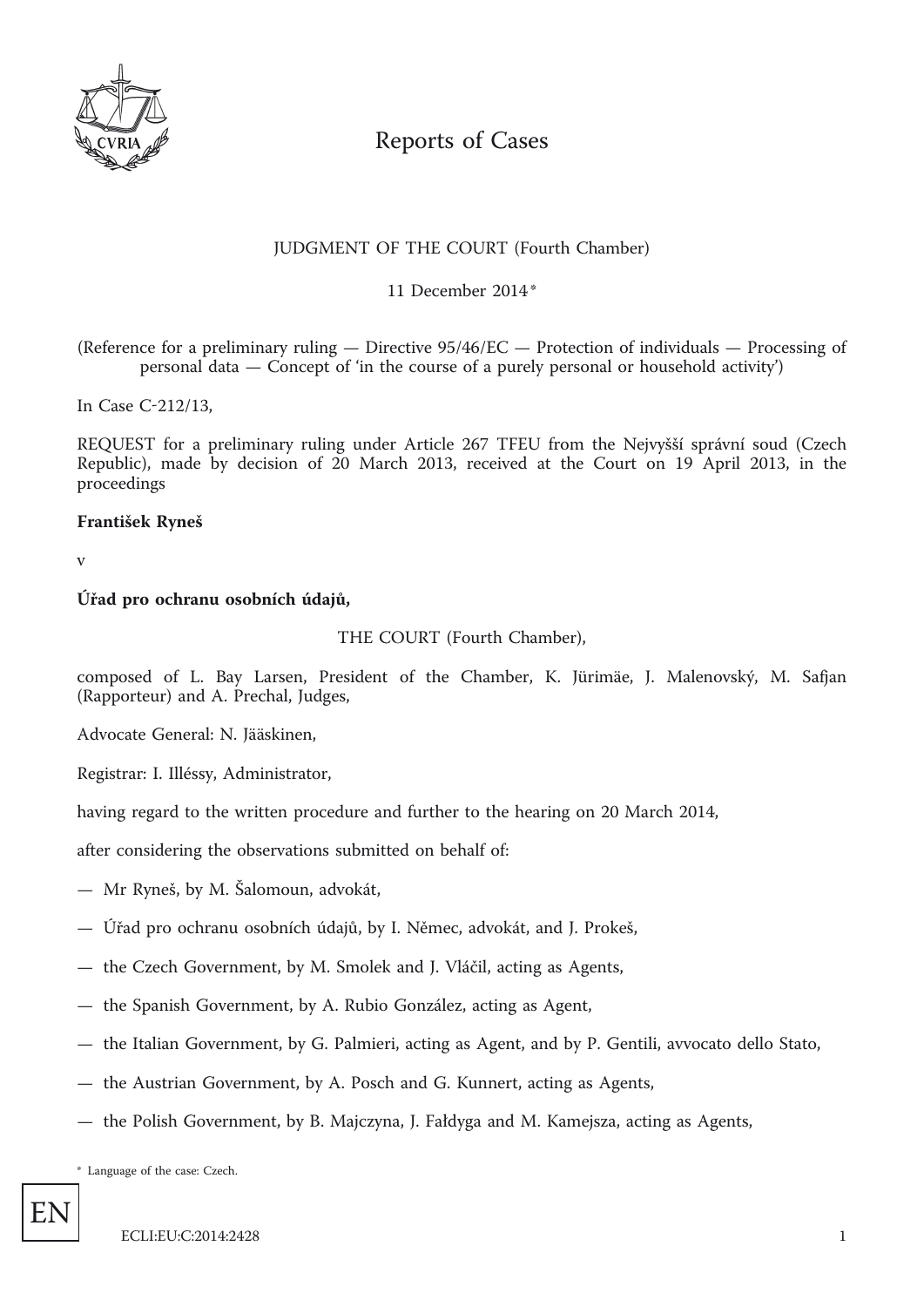- the Portuguese Government, by L. Inez Fernandes and C. Vieira Guerra, acting as Agents,
- the United Kingdom Government, by L. Christie, acting as Agent, and by J. Holmes, Barrister,
- the European Commission, by B. Martenczuk, P. Němečková and Z. Malůšková, acting as Agents,

after hearing the Opinion of the Advocate General at the sitting on 10 July 2014,

gives the following

#### **Judgment**

- 1 This request for a preliminary ruling concerns the interpretation of Article 3(2) of Directive 95/46/EC of the European Parliament and of the Council of 24 October 1995 on the protection of individuals with regard to the processing of personal data and on the free movement of such data (OJ 1995 L 281, p. 31).
- 2 The request has been made in proceedings between Mr Ryneš and the Úřad pro ochranu osobních údajů (Office for Personal Data Protection; 'the Office'), concerning a decision by which the Office found that Mr Ryneš had committed a number of offences in relation to the protection of personal data.

# **Legal context**

*EU law*

Directive 95/46

- 3 Recitals 10, 12 and 14 to 16 in the preamble to Directive 95/46 state:
	- '(10) … the object of the national laws on the processing of personal data is to protect fundamental rights and freedoms, notably the right to privacy, which is recognised both in Article 8 of the European Convention for the Protection of Human Rights and Fundamental Freedoms and in the general principles of Community law; … for that reason, the approximation of those laws must not result in any lessening of the protection they afford but must, on the contrary, seek to ensure a high level of protection in the Community;

...

(12) … there should be excluded the processing of data carried out by a natural person in the exercise of activities which are exclusively personal or domestic, such as correspondence and the holding of records of addresses;

...

(14) … given the importance of the developments under way, in the framework of the information society, of the techniques used to capture, transmit, manipulate, record, store or communicate sound and image data relating to natural persons, this Directive should be applicable to processing involving such data;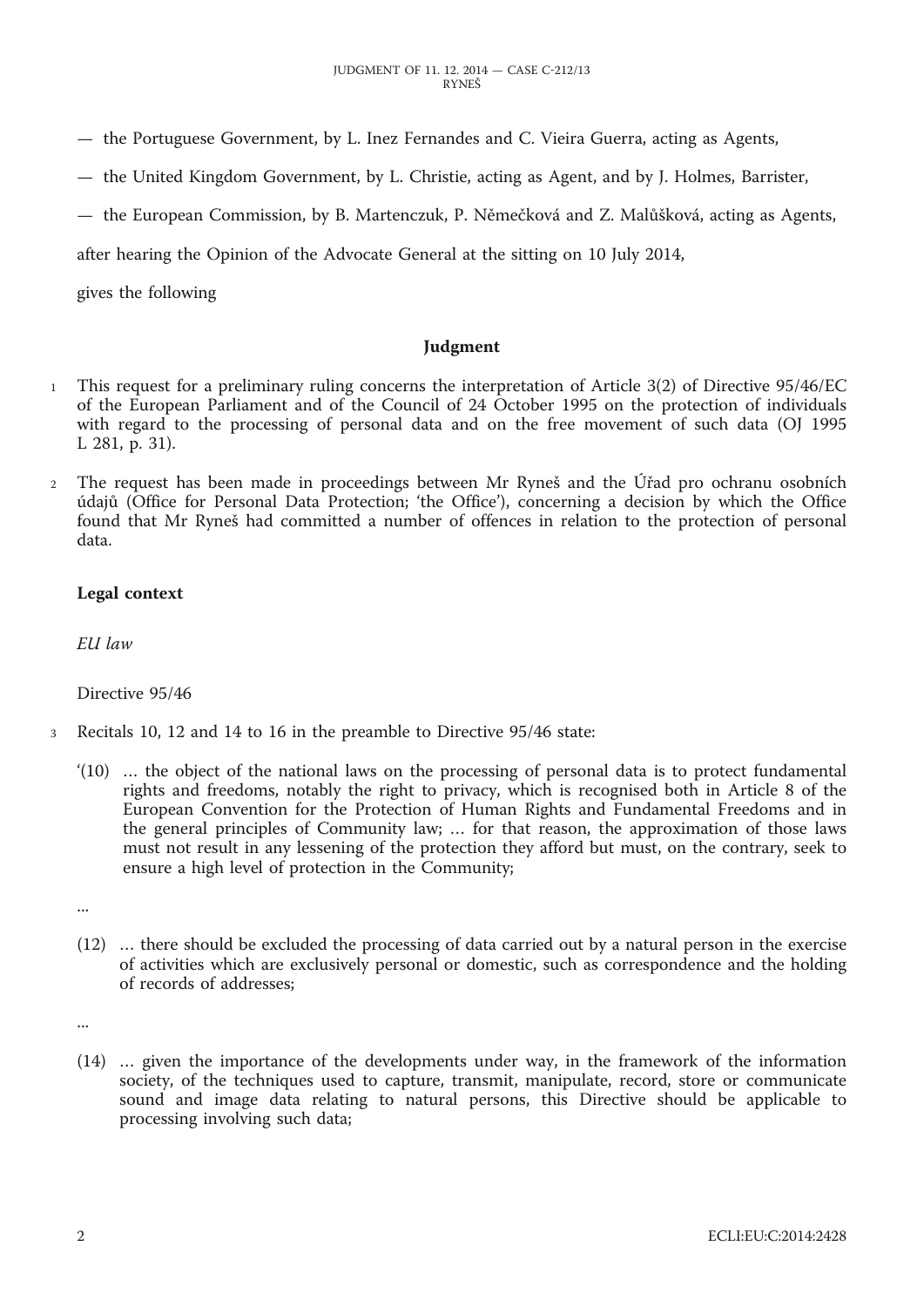- (15) … the processing of such data is covered by this Directive only if it is automated or if the data processed are contained or are intended to be contained in a filing system structured according to specific criteria relating to individuals, so as to permit easy access to the personal data in question;
- (16) … the processing of sound and image data, such as in cases of video surveillance, does not come within the scope of this Directive if it is carried out for the purposes of public security, defence, national security or in the course of State activities relating to the area of criminal law or of other activities which do not come within the scope of Community law.'
- 4 Under Article 2 of Directive 95/46:

'For the purposes of this Directive:

- (a) "Personal data" shall mean any information relating to an identified or identifiable natural person ("data subject"); an identifiable person is one who can be identified, directly or indirectly, in particular by reference … to one or more factors specific to his physical … identity;
- (b) "processing of personal data" ("processing") shall mean any operation or set of operations which is performed upon personal data, whether or not by automatic means, such as collection, recording, organisation, storage, adaptation or alteration, retrieval, consultation, use, disclosure by transmission, dissemination or otherwise making available, alignment or combination, blocking, erasure or destruction;
- (c) "personal data filing system" ("filing system") shall mean any structured set of personal data which are accessible according to specific criteria, whether centralised, decentralised or dispersed on a functional or geographical basis;
- (d) "controller" shall mean the natural … person … which alone or jointly with others determines the purposes and means of the processing of personal data ...'.
- 5 Article 3 of that directive provides:

'1. This Directive shall apply to the processing of personal data wholly or partly by automatic means, and to the processing otherwise than by automatic means of personal data which form part of a filing system or are intended to form part of a filing system.

- 2. This Directive shall not apply to the processing of personal data:
- in the course of an activity which falls outside the scope of Community law, such as those provided for by Titles V and VI of the Treaty on European Union and in any case to processing operations concerning public security, defence, State security (including the economic well-being of the State when the processing operation relates to State security matters) and the activities of the State in areas of criminal law,
- by a natural person in the course of a purely personal or household activity.'
- 6 Article 7 of Directive 95/46 is worded as follows:

'Member States shall provide that personal data may be processed only if:

(a) the data subject has unambiguously given his consent; or

...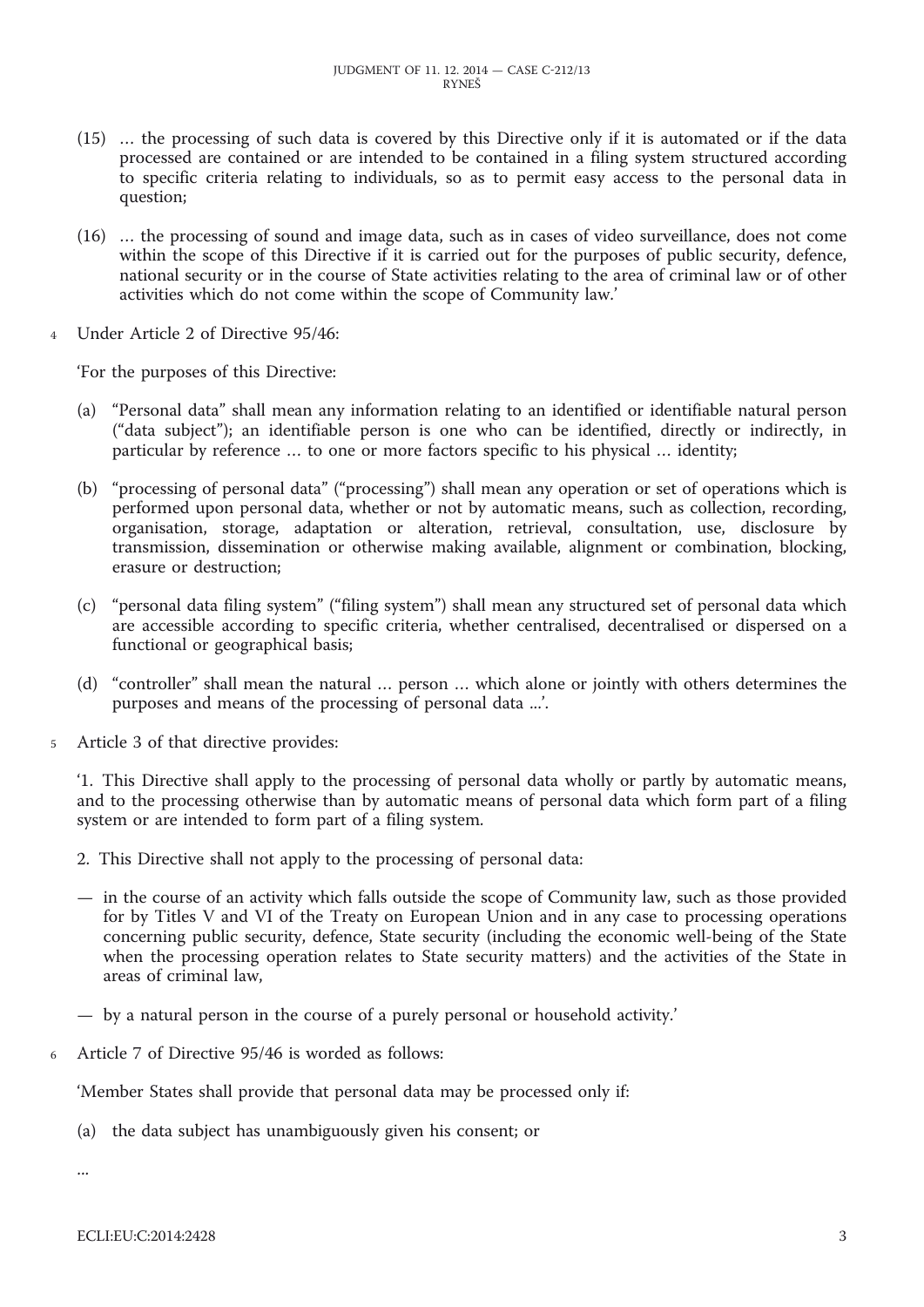- (f) processing is necessary for the purposes of the legitimate interests pursued by the controller or by the third party or parties to whom the data are disclosed, except where such interests are overridden by the interests for [sic] fundamental rights and freedoms of the data subject which require protection under Article 1(1).'
- 7 Article 11 of Directive 95/46 provides:

'1. Where the data have not been obtained from the data subject, Member States shall provide that the controller … must at the time of undertaking the recording of personal data … provide the data subject with at least the following information, except where he already has it:

- (a) the identity of the controller ...;
- (b) the purposes of the processing;
- (c) any further information such as
	- the categories of data concerned,
	- the recipients or categories of recipients,
	- the existence of the right of access to and the right to rectify the data concerning him

insofar as such further information is necessary, having regard to the specific circumstances in which the data are collected, to guarantee fair processing in respect of the data subject.

2. Paragraph 1 shall not apply where, in particular for processing for statistical purposes or for the purposes of historical or scientific research, the provision of such information proves impossible or would involve a disproportionate effort or if recording or disclosure is expressly laid down by law. In these cases Member States shall provide appropriate safeguards.'

8 Article 13(1) of the directive provides:

'Member States may adopt legislative measures to restrict the scope of the obligations and rights provided for in Article … 11(1) … when such a restriction constitutes a necessary [measure] to safeguard:

...

(d) the prevention, investigation, detection and prosecution of criminal offences, or of breaches of ethics for regulated professions;

...

- (g) the protection of … the rights and freedoms of others.'
- 9 Under Article 18(1) of Directive 95/46:

'Member States shall provide that the controller … must notify the supervisory authority … before carrying out any wholly or partly automatic processing operation or set of such operations intended to serve a single purpose or several related purposes.'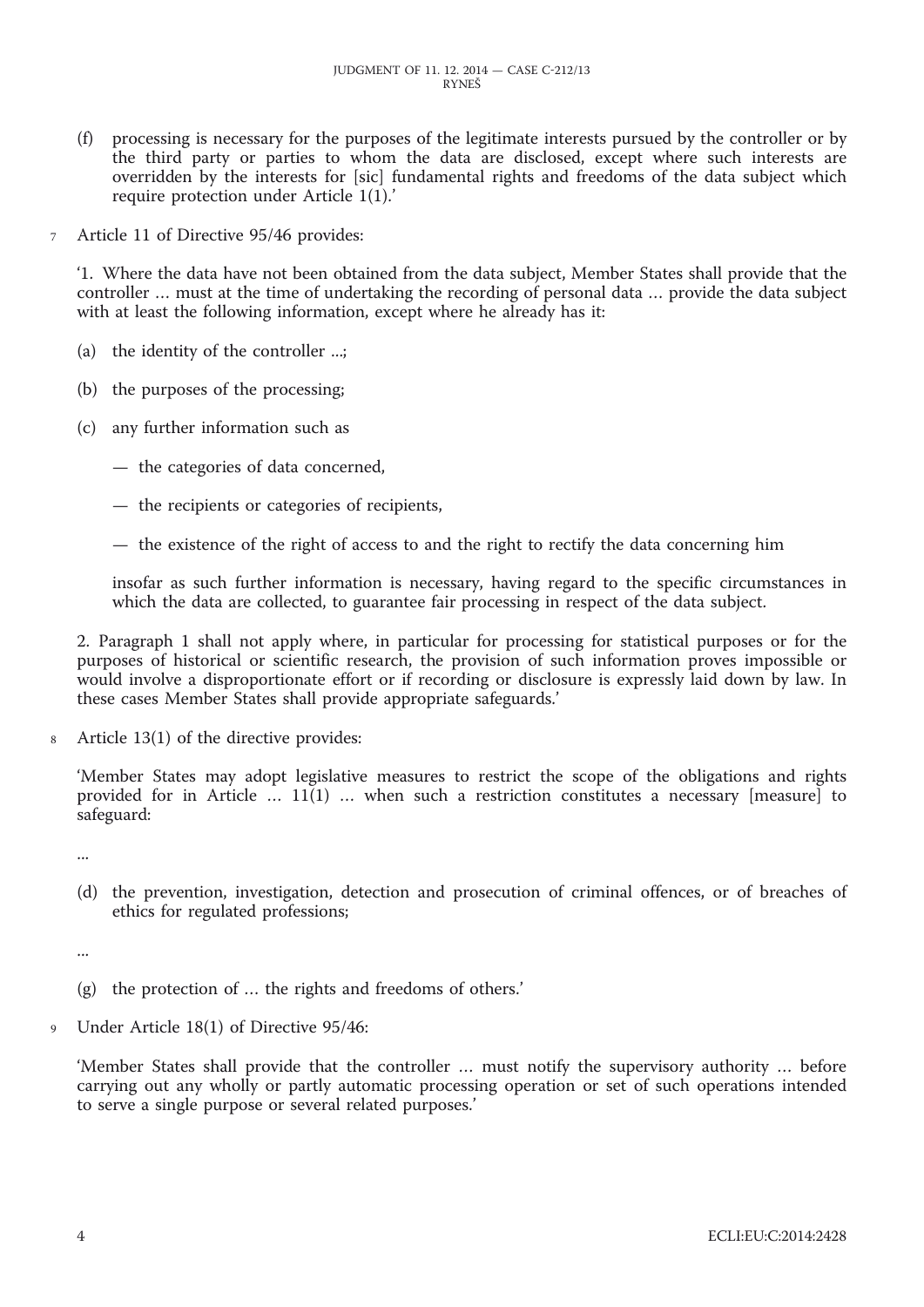*Czech law*

10 Paragraph 3(3) of Law No 101/2000 Sb. on the Protection of Personal Data and the Amendment of Various Laws ('Law No 101/2000') provides:

'This Law does not cover the processing of personal data carried out by a natural person solely for personal use.'

- 11 Paragraph 44(2) of that law governs the liability of the personal data controller, who commits an offence if he processes that data without the consent of the data subject, or if he does not provide the data subject with the relevant information or if he does not comply with the obligation to report to the competent authority.
- 12 Under Paragraph 5(2)(e) of Law No 101/2000, the processing of personal data is in principle only possible with the consent of the data subject. In the absence of such consent, personal data may be processed where doing so is necessary to safeguard the legally protected rights and interests of the data controller, recipient or other data subjects. However, such processing must not adversely affect the data subject's right to respect for his private and family life.

# **The dispute in the main proceedings and the question referred for a preliminary ruling**

- 13 During the period from 5 October 2007 to 11 April 2008, Mr Ryneš installed and used a camera system located under the eaves of his family home. The camera was installed in a fixed position and could not turn; it recorded the entrance to his home, the public footpath and the entrance to the house opposite. The system allowed only a visual recording, which was stored on recording equipment in the form of a continuous loop, that is to say, on a hard disk drive. As soon as it reached full capacity, the device would record over the existing recording, erasing the old material. No monitor was installed on the recording equipment, so the images could not be studied in real time. Only Mr Ryneš had direct access to the system and the data.
- 14 The Nejvyšší správní soud (Supreme Administrative Court, Czech Republic; or 'the referring court') notes that Mr Ryneš's only reason for operating the camera was to protect the property, health and life of his family and himself. Indeed, both Mr Ryneš and his family had for several years been subjected to attacks by persons unknown whom it had not been possible to identify. Furthermore, the windows of the family home had been broken on several occasions between 2005 and 2007.
- 15 On the night of 6 to 7 October 2007, a further attack took place. One of the windows of Mr Ryneš's home was broken by a shot from a catapult. The video surveillance system at issue made it possible to identify two suspects. The recording was handed over to the police and relied on in the course of the subsequent criminal proceedings.
- 16 By decision of 4 August 2008, following a request from one of the suspects for confirmation that Mr Ryneš's surveillance system was lawful, the Office found that Mr Ryneš had infringed Law No 101/2000, since:
	- as a data controller, he had used a camera system to collect, without their consent, the personal data of persons moving along the street or entering the house opposite;
	- he had not informed those persons of the processing of that personal data, the extent and purpose of that processing, by whom and by what means the personal data would be processed, or who would have access to the personal data; and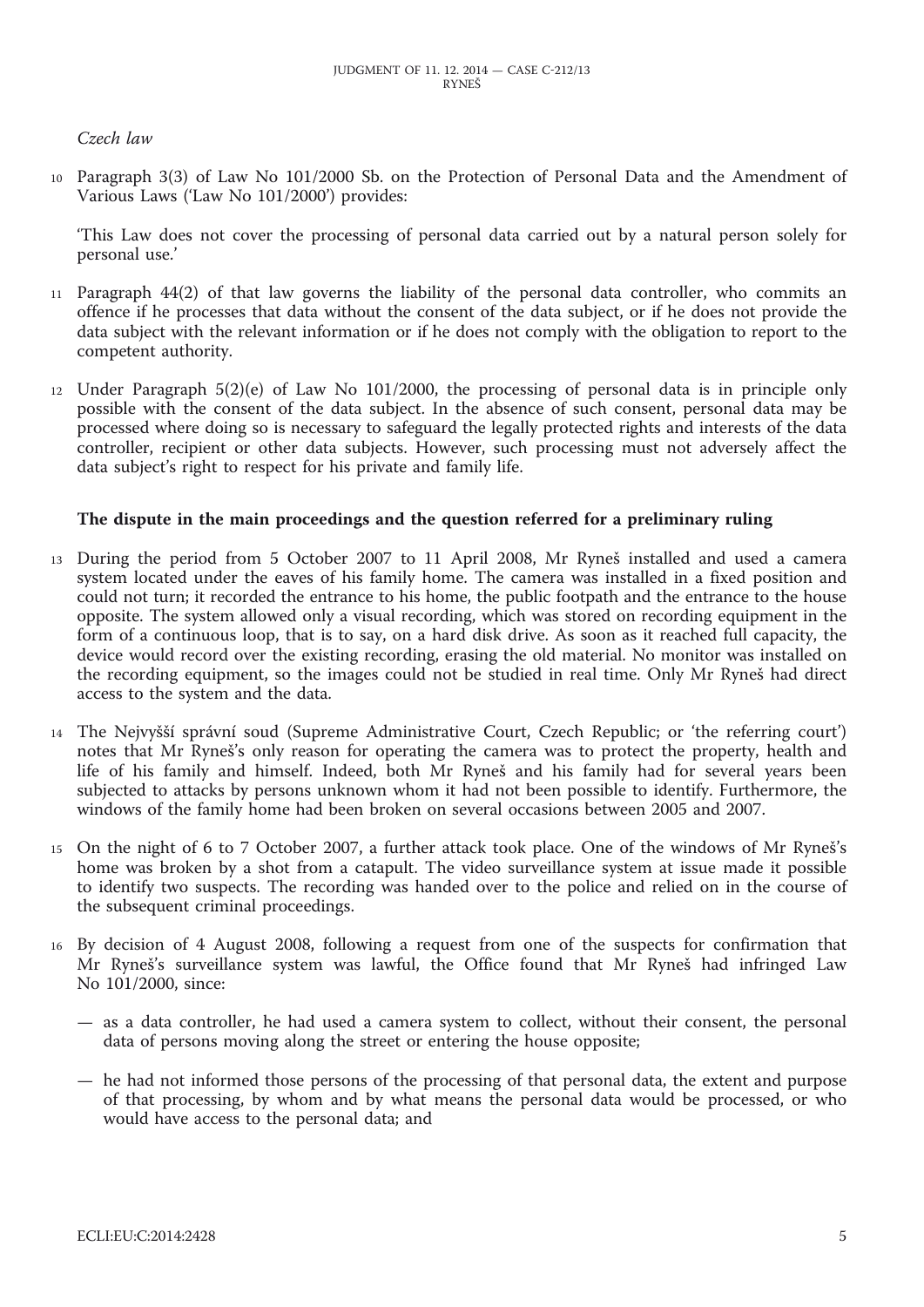- as a data controller, Mr Ryneš had not fulfilled the obligation to report that processing to the Office.
- 17 Mr Ryneš brought an action challenging that decision, which the Městský soud v Praze (Prague City Court) dismissed by judgment of 25 April 2012. Mr Ryneš brought an appeal on a point of law against that judgment before the referring court.
- 18 In those circumstances, the Nejvyšší správní soud decided to stay proceedings and refer the following question to the Court of Justice for a preliminary ruling:

'Can the operation of a camera system installed on a family home for the purposes of the protection of the property, health and life of the owners of the home be classified as the processing of personal data "by a natural person in the course of a purely personal or household activity" for the purposes of Article 3(2) of Directive 95/46 …, even though such a system also monitors a public space?'

# **Consideration of the question referred**

- 19 By its question, the referring court essentially asks whether, on a proper construction of the second indent of Article 3(2) of Directive 95/46, the operation of a camera system, as a result of which a video recording of people is stored on a continuous recording device such as a hard disk drive, installed by an individual on his family home for the purposes of protecting the property, health and life of the home owners, but which also monitors a public space, amounts to the processing of data in the course of a purely personal or household activity, for the purposes of that provision.
- 20 It should be noted that, under Article 3(1) of Directive 95/46, the directive is to apply to 'the processing of personal data wholly or partly by automatic means, and to the processing otherwise than by automatic means of personal data which form part of a filing system or are intended to form part of a filing system'.
- 21 The term 'personal data' as used in that provision covers, according to the definition under Article 2(a) of Directive 95/46, 'any information relating to an identified or identifiable natural person', an identifiable person being 'one who can be identified, directly or indirectly, in particular by reference … to one or more factors specific to his physical … identity'.
- 22 Accordingly, the image of a person recorded by a camera constitutes personal data within the meaning of Article 2(a) of Directive 95/46 inasmuch as it makes it possible to identify the person concerned.
- 23 As regards the 'processing of personal data', it should be noted that Article 2(b) of Directive 95/46 defines this as 'any operation or set of operations which is performed upon personal data, … such as collection, recording, … storage'.
- 24 As can be seen, in particular, from recitals 15 and 16 to Directive 95/46, video surveillance falls, in principle, within the scope of that directive in so far as it constitutes automatic processing.
- 25 Surveillance in the form of a video recording of persons, as in the case before the referring court, which is stored on a continuous recording device  $-$  the hard disk drive  $-$  constitutes, pursuant to Article 3(1) of Directive 95/46, the automatic processing of personal data.
- 26 The referring court is uncertain whether such processing should nevertheless, in circumstances such as those of the case before it, escape the application of Directive 95/46 in so far as it is carried out 'in the course of a purely personal or household activity' for the purposes of the second indent of Article 3(2) of the directive.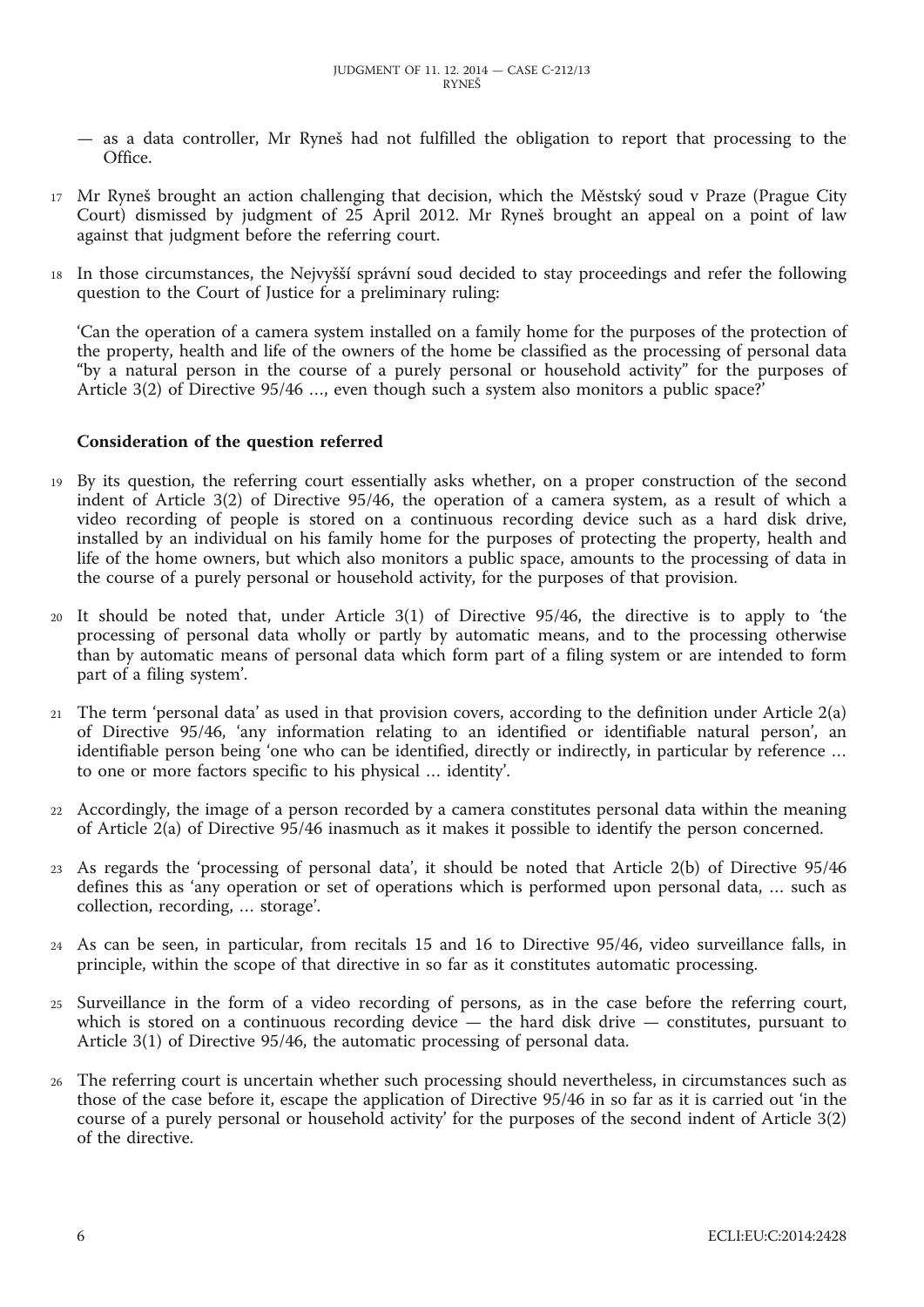- 27 As is clear from Article 1 of that directive and recital 10 thereto, Directive 95/46 is intended to ensure a high level of protection of the fundamental rights and freedoms of natural persons, in particular their right to privacy, with respect to the processing of personal data (see *Google Spain and Google*, C-131/12, EU:C:2014:317, paragraph 66).
- 28 In that connection, it should be noted that, according to settled case-law, the protection of the fundamental right to private life guaranteed under Article 7 of the Charter of Fundamental Rights of the European Union ('the Charter') requires that derogations and limitations in relation to the protection of personal data must apply only in so far as is strictly necessary (see *IPI*, C-473/12, EU:C:2013:715, paragraph 39, and *Digital Rights Ireland and Others*, C-293/12 and C-594/12, EU:C:2014:238, paragraph 52).
- 29 Since the provisions of Directive 95/46, in so far as they govern the processing of personal data liable to infringe fundamental freedoms, in particular the right to privacy, must necessarily be interpreted in the light of the fundamental rights set out in the Charter (see *Google Spain and Google*, EU:C:2014:317, paragraph 68), the exception provided for in the second indent of Article 3(2) of that directive must be narrowly construed.
- 30 The fact that Article 3(2) of Directive 95/46 falls to be narrowly construed has its basis also in the very wording of that provision, under which the directive does not cover the processing of data where the activity in the course of which that processing is carried out is a 'purely' personal or household activity, that is to say, not simply a personal or household activity.
- 31 In the light of the foregoing considerations, it must be held that, as the Advocate General observed in point 53 of his Opinion, the processing of personal data comes within the exception provided for in the second indent of Article  $3(2)$  of Directive 95/46 only where it is carried out in the purely personal or household setting of the person processing the data.
- 32 Accordingly, so far as natural persons are concerned, correspondence and the keeping of address books constitute, in the light of recital 12 to Directive 95/46, a 'purely personal or household activity' even if they incidentally concern or may concern the private life of other persons.
- 33 To the extent that video surveillance such as that at issue in the main proceedings covers, even partially, a public space and is accordingly directed outwards from the private setting of the person processing the data in that manner, it cannot be regarded as an activity which is a purely 'personal or household' activity for the purposes of the second indent of Article 3(2) of Directive 95/46.
- 34 At the same time, the application of Directive 95/46 makes it possible, where appropriate, to take into account  $-$  in accordance, in particular, with Articles 7(f), 11(2), and 13(1)(d) and (g) of that directive — legitimate interests pursued by the controller, such as the protection of the property, health and life of his family and himself, as in the case in the main proceedings.
- 35 Consequently, the answer to the question referred is that the second indent of Article 3(2) of Directive 95/46 must be interpreted as meaning that the operation of a camera system, as a result of which a video recording of people is stored on a continuous recording device such as a hard disk drive, installed by an individual on his family home for the purposes of protecting the property, health and life of the home owners, but which also monitors a public space, does not amount to the processing of data in the course of a purely personal or household activity, for the purposes of that provision.